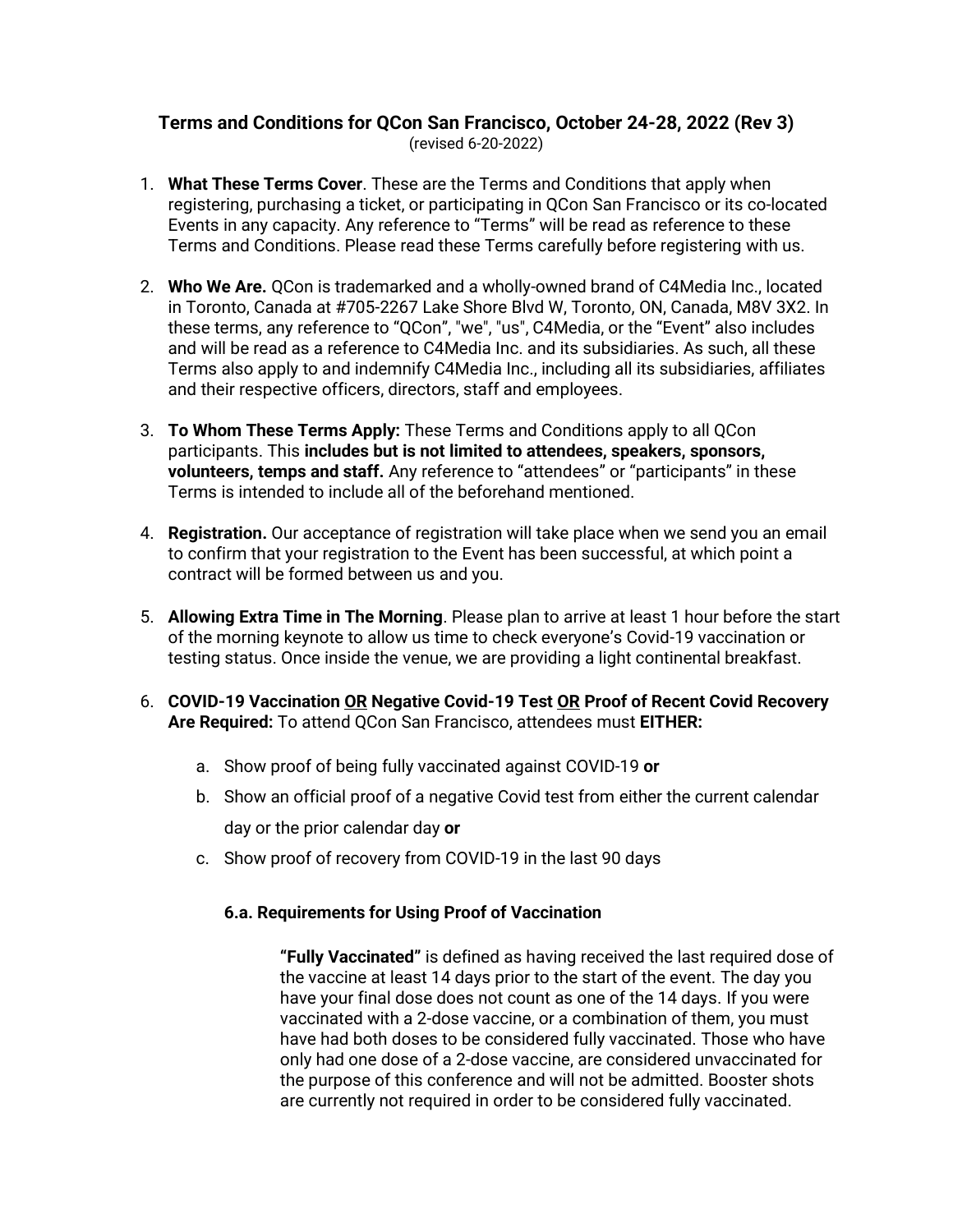**Accepted COVID-19 Vaccinations:** QCon San Francisco follows the CDC's, FDA's and WHO's guidance to determine which vaccinations are accepted. The current list of approved vaccines include:

- Moderna
- Pfizer-BioNTech
- AstraZeneca
- Covaxin
- Covishield
- BIBP/Sinopharm Beijing
- Sinovac
- Novavax/Covovax
- Convidecia
- Janssen/Johnson & Johnson (single dose vaccine)

**Proof of COVID-19 Vaccination:** All participants planning to enter QCon San Francisco based on their Covid-19 vaccination records (as opposed to a current, official, negative Covid-19 test result) will be required to provide valid proof of vaccination before being allowed to enter the Event. Failure to provide verifiable proof of full COVID-19 vaccination in compliance with these Terms will result in refusal of event access without refund. We might partner with a 3rd party to verify your vaccination status at the event. Vaccination status and records will only be checked at the event entrance and no health data will be stored by QCon.

## **6.b. Requirements for Using Proof of Current Negative Covid-19 Test Result**

**Negative Covid-19 Test Result.** If you are planning to be admitted into QCon San Francisco based on a negative Covid-19 test result (as opposed to Covid-19 vaccination records), your Covid-19 test result must be

- an official test, which means it must have been administered by a health service that provides a certificate (paper or electronic) and the name and location of the health service is on the certificate, **AND**
- the test must have been administered either on the day prior or on the current day, **AND**
- you must be able to show proof of the negative test result (electronic or paper) at the entrance to QCon, **AND**
- your name has to be on the Covid test result and match your photo identification**, AND**
- the Covid-19 test result must be negative.
- Unofficial and unmonitored at-home-tests are not accepted.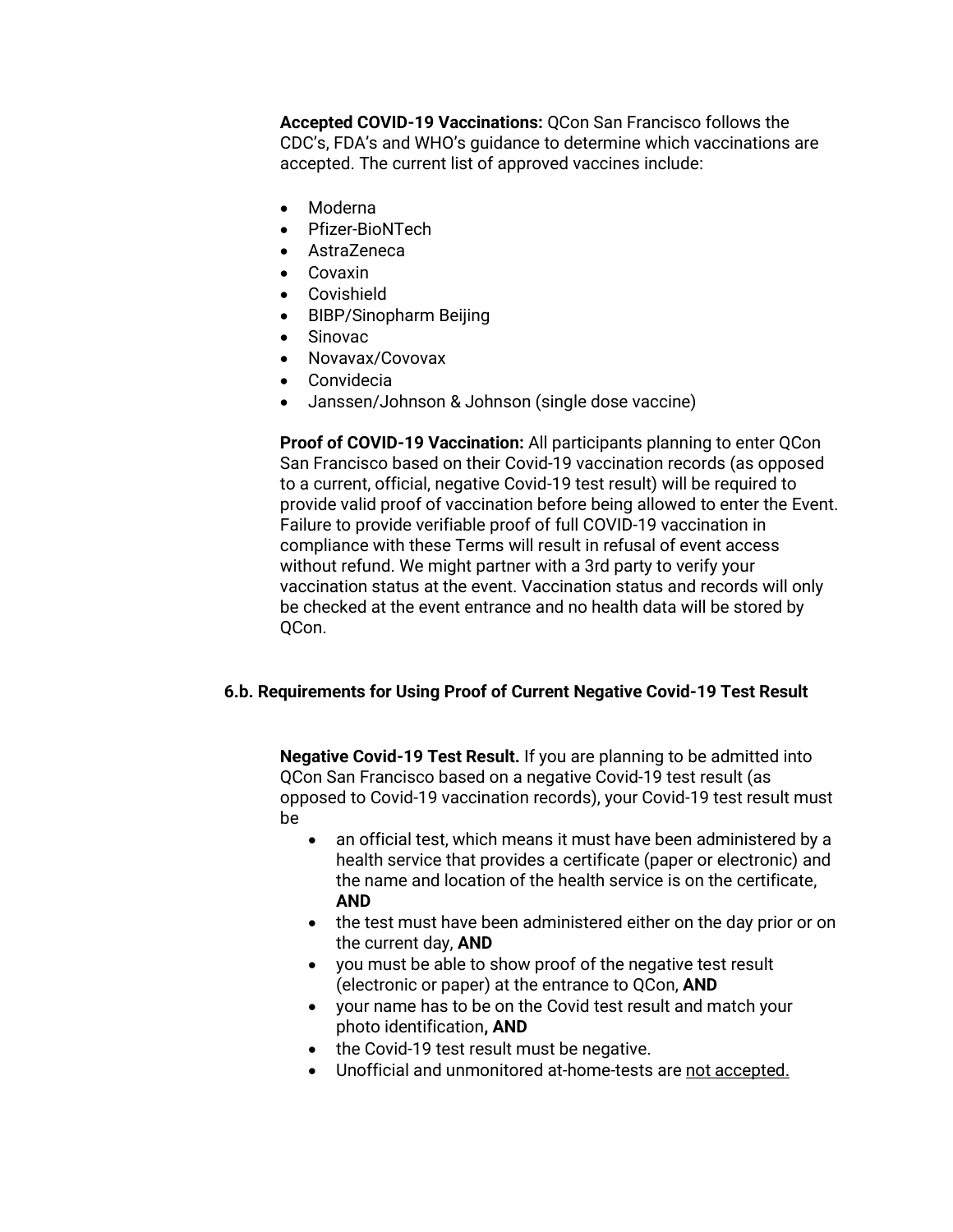**Types of Acceptable Covid-19 Tests**. All COVID-19 test kits which are currently used in the USA and abroad by official, monitored Covid testing services are acceptable. This includes quick tests (lateral flow tests, which provide results in 15 minutes) as well as PRC tests and others.

**Repeating your Covid-19 Test to Stay Current for QCon.** If you are planning to attend QCon for multiple days, please make sure to repeat your official Covid-19 test as often as necessary in order to provide an official negative test result from either the day before or the current day before entering the event venue for the day.

**Covid-19 test Locations and Resources**. We are working with the venue to provide you with convenient Covid-19 testing location recommendations near the venue. Please email us at [info@qconferences.com](mailto:info@qconsanfrancisco.com) for more information. You might also research online monitored testing services that allow you to use their at-home kit while being monitored via a Zoom call. An example of such a service is [eMed.com](https://www.emed.com/) (please note that QCon does not endorse eMed's service nor is QCon affiliated with EMed.com). All attendees are solely responsible for their Covid-19 testing arrangements and associated expenses.

## **6.c Requirements for Using Recent Recovery from Covid-19**

**Recent recovery from Covid-19.** If you are planning to be admitted into QCon San Francisco based on having immunity due to a recent recovery from Covid-19, you must provide the following documentation to gain entrance into QCon:

- your documented Covid-19 infection has to be between 7 and 90 days ago, **AND**
- you can prove your past Covid-19 infection with an official and documented positive test result, **AND**
- you can provide a subsequent official, documented negative Covid-19 test result, proving that you are no longer infectious to others, **AND**
- all documentation is from an official health organization and includes the name and location of the health organization, **AND**
- all documentation bears your name which matches your photo ID
- Unofficial and unmonitored at-home test results are not acceptable
- 7. **Face Masks are Required:** Please bring your own face mask (Substantial cloth masks, surgical masks, N95 masks, KN95 masks are acceptable. However, exhale valves or bandannas are not acceptable). You will be required to wear a mask fully covering your nose and mouth during the entire event, unless you are drinking or eating in designated areas or speaking on stage. Participants failing to comply with the face mask guidelines that are in place at the event will be asked to leave the Event without a refund.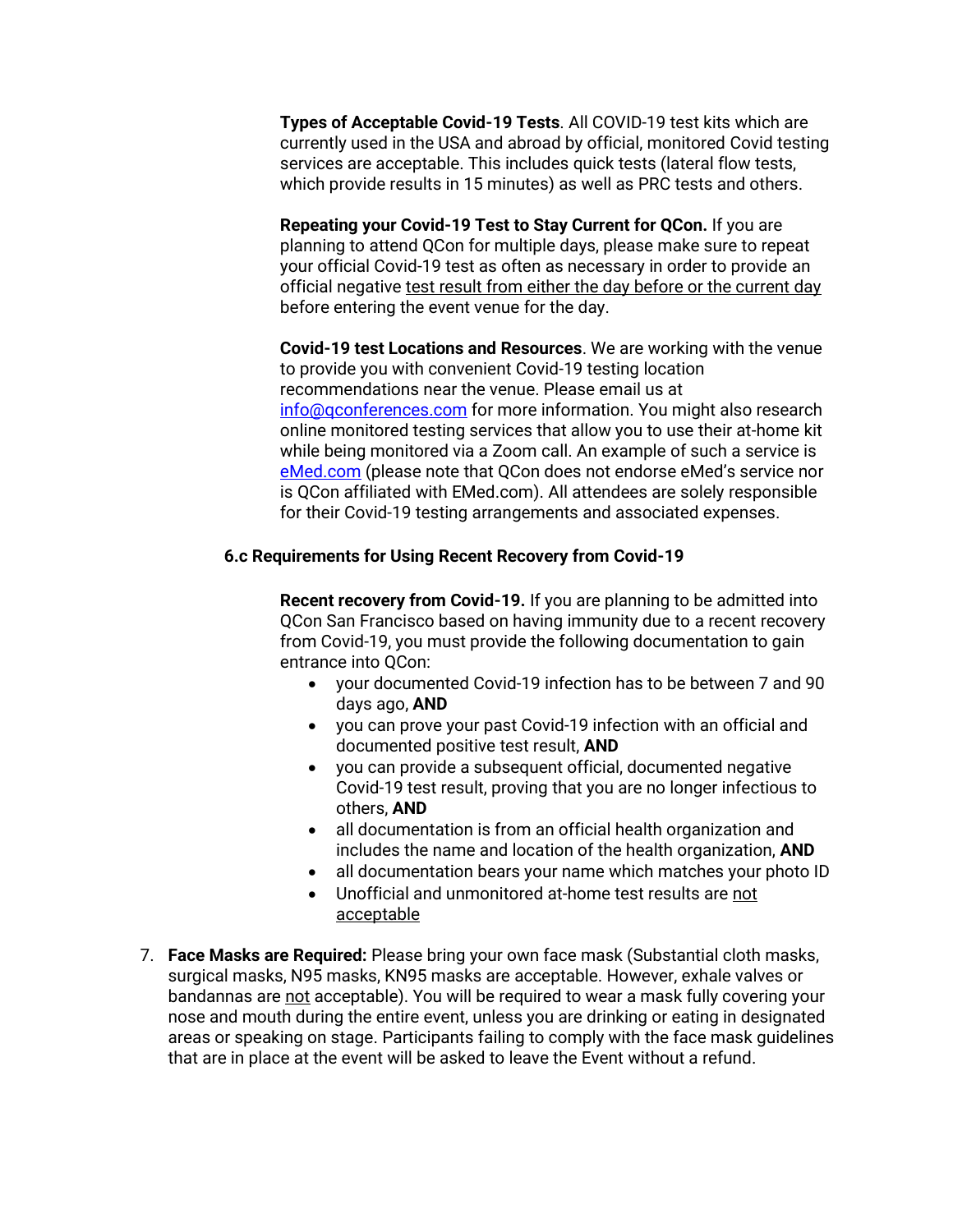- 8. **Additional COVID-19 Safety:** In addition to the above-stated COVID-19 related safety requirements (paragraphs 6 and 7), we follow government, venue and event safety guidelines that might be in place at the time of the event. Should new government/venue guidelines be different from what is stated in these Terms, we will communicate these changes to QCon participants via email as soon as we are made aware. Any attendee not complying with the health and safety requirements in place at the time of the Event, will be asked to leave the Event without a refund.
- 9. **Communicable Diseases.** QCon asks you to please use good judgment regarding your overall health when attending our in-person Events. Out of respect to other conference attendees, please do not attend if you have any diseases that can be communicated by close contact. Should a health concern be reported to QCon staff, we allow the right to further investigate the claim and at the discretion of the conference organizers, said participant may be asked to leave the conference without a refund. At no point shall C4Media be held liable for any illness (real or perceived) to have been contracted from or by attending one of our Events or co-located Events. Attendees agree to participate at the Events at their own risk. Furthermore, C4Media, Inc. and its affiliates, subsidiaries, agents, and their respective officers, directors and personnel will be indemnified and held harmless from any claims, damages, liabilities, or losses arising from any such claims by participants of any of our Events or co-located Events.
- 10. **Health & Safety Compliance:** Refusal to follow or comply with any of the QCon health guidelines will result in an individual being asked to leave the event without a refund.
- 11. **Non-Refundable.** Once paid, conference registration fees are not refundable.
- 12. **Workshop Fees are Refundable Before August 1st**. You may buy a workshop ticket now and if you don't find value in the workshops offered, you can request a full refund of the workshop fee as long as we receive your request before August  $1<sup>st</sup>$ , 2022. We are planning to have our full workshop offering published online at https://gconsf.com/ by July 22, 2022 for your review. To request a workshop ticket refund, please email <info@qconferences.com.> Please note that this policy only applies to workshop fees and not to QCon conference tickets in general.
- 13. **No-Risk Purchase.** If for some reason you can no longer attend QCon San Francisco 2022, you have 2 options to still make use of the ticket:
	- a. Transfer. You can transfer your QCon San Francisco 2022 ticket to another person until Friday, October 21<sup>st</sup>, 2022 (transfer fee is waived). Email [payments@qconsf.com](mailto:payments@qconsf.com) to request the transfer. Please see paragraph 13 below for notification responsibility.
	- b. Exchange. You can exchange your QCon San Francisco 2022 ticket for a QCon Plus November 2022 ticket (online conference), as long as you did not pick up your QCon San Francisco 2022 badge by noon on Wednesday, October 26<sup>th</sup>, 2022. The Exchange is a 1:1 exchange. Email [payments@qconsf.com](mailto:payments@qconsf.com) before noon (PST) on Wednesday, October 26<sup>th</sup>, 2022 to request the exchange.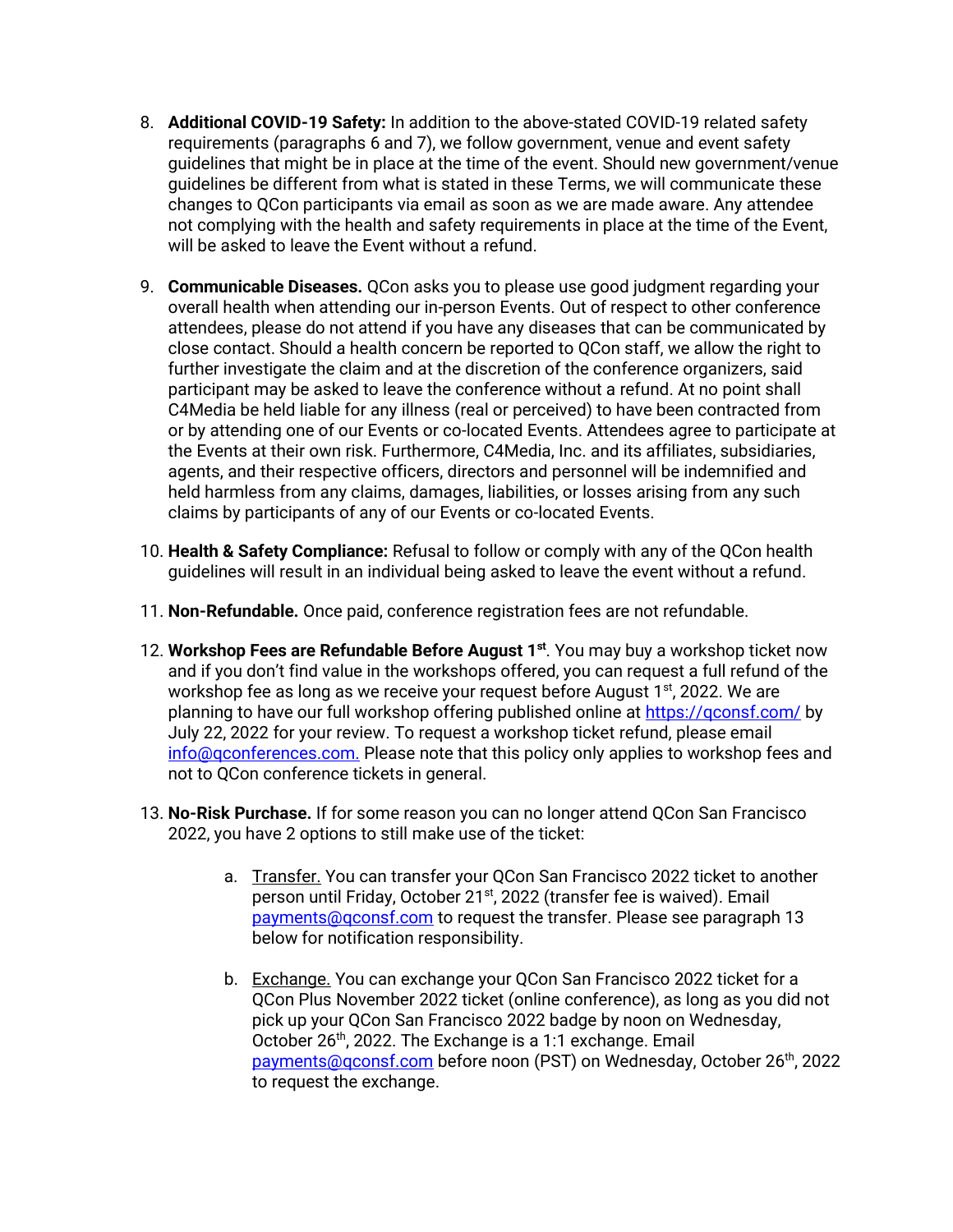- 14. **Ticket Transfer Notification Responsibility.** It is the responsibility of the transfer-giver to make sure that the transfer-recipient receives and agrees to these Terms, is fully informed about the requirements of attending QCon San Francisco 2022, including but not limited to vaccine, testing and other health-related requirements. Failure of the transfer-recipient being made aware of or agreeing to these Terms and Conditions will not be a reason for a refund.
- 15. **Buyer's Responsibility to Inform Ticket-Recipient.** If tickets to QCon are purchased by someone else other than the attendee themselves (including but not limited to group ticket purchases), it is the buyer's responsibility to ensure that their ticketrecipients/attendees have received these Terms, that ticket-recipients agree with these Terms and that they are prepared for the Event, including but not limited to being fully vaccinated and providing verifiable proof of vaccination. Failure to inform your ticketrecipients/attendees of these Terms will not be a reason for a refund and attendees not complying will not be allowed to participate in the Event.
- 16. **Legacy Transfer Tickets.** If your existing ticket to a QCon which had to be canceled in 2020 or 2021 due to COVID-19, is transferred to a QCon or QCon Plus in 2022, this ticket transfer will be final and the ticket may not be transferred again unless we have to cancel the 2022 event.
- 17. **Badges Are Non-Replaceable.** QCon is not responsible for the replacement of any lost or stolen badge and might refuse to do so.
- 18. **Badge Pick-up with Photo ID.** In order to pick up a badge, attendees must present a valid photo identification (ID). Badges have to be picked up in person at the Event and will only be handed to the person identifying themselves as the individual to whom the badge was issued.
- 19. **No Sharing of Badges.** Sharing access credentials is prohibited. Event participants violating this policy may be sanctioned, expelled from the Event without a refund, and/or barred from attending future events at the discretion of the Event organizers.
- 20. **Pre-Paid Access Only**. Only participants who have paid for the Event in full will be admitted and receive access credentials.
- 21. **Badges & Event Access.** Only participants who have met all Event access requirements and who have been issued an official QCon badge for this Event are allowed access into the QCon conference areas or into QCon co-located events. All QCon participants are required to wear their badges for the duration of QCon in a way that allows for their badge to be legible and visible at all times. In addition to badges, QCon reserves the right to also require QCon-issued wristbands for Event access. Conference participants violating any part of this policy may be sanctioned or expelled from the conference without a refund at the discretion of the conference organizers. QCon reserves the right to reasonably refuse registration or admission to anyone for any reason.
- 22. **Visa, Local Borders and Travel.** Should you need a visa, QCon encourages you to apply for one before registering for the Event. QCon cannot be held responsible should a visa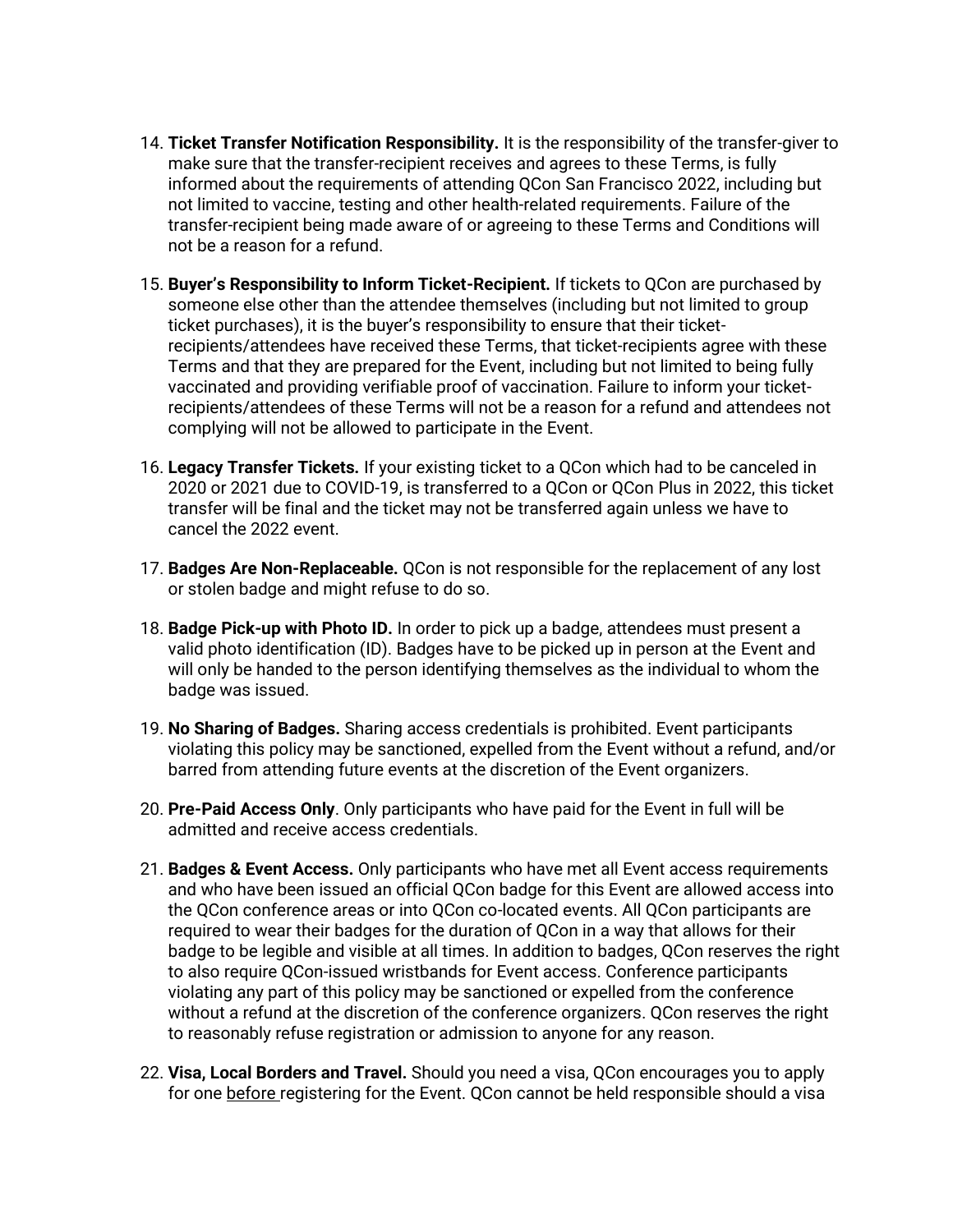or entrance into the country in which QCon is hosted not be granted or should your travel into the country be subject to travel restrictions, including but not limited to Covid-19 travel restrictions or quarantines. QCon registrations are non-refundable and we will not be able to refund your ticket for any of the beforehand reasons.

- 23. **Event Cancellations & Changes.** C4Media reserves the right to relocate, cancel or postpone the Event and/or co-located Events in their entirety or in parts at our sole discretion. If we cancel or postpone the Event or co-located Event(s), we will use reasonable efforts to reschedule them within eighteen (18) months from their original start date. Registration fees paid by registrants for a canceled or postponed event shall be applicable to the rescheduled Event and be considered paid in full for the equivalent ticket. In the event that we are not able to reschedule the canceled Event(s), registrants will be offered a refund. Event dates, locations and times are subject to change. Under no circumstances will C4Media be held responsible for any expenses an attendee incurs beyond the cost of the Event ticket itself. Furthermore, C4Media, Inc. and its subsidiaries, affiliates, agents, and their respective officers, directors and personnel will be indemnified and held harmless from any claims, injuries, damages or liabilities including but not limited to loss of profits, loss of business, delays or losses arising from participation or planned participation in the Event. C4Media, Inc. reserves the right to change any and all speakers or instructors without notice.
- 24. **Payment**. The registration fees may be subject to taxes which will be noted and displayed during the purchase process. QCon complies with all local tax filings and regulations. It is the registrant's responsibility to comply with their own respective tax laws. A payment charged to your credit card or PayPal account is processed directly by us in the currency amount stated on the event website. If your card is not denominated in the same currency, your bank will process the charge at their foreign currency exchange rate. Additionally, the event charge is generated from Canada (see the "Who we are" section of this document), which means that customers outside Canada might incur a foreign transaction fee from their issuing bank. C4Media does not control nor collect these fees, therefore we are not responsible for any discrepancies resulting from charges including bank exchange rates, bank card exchange rates, foreign bank transaction fees, or internet posted exchange rates.
- 25. **Code of Conduct**. We expect all participants to follow our Code of Conduct to ensure that all Event participants can enjoy a safe and productive environment. Please read our code of conduct at [https://qconferences.com/code-conduct.](https://qconferences.com/code-conduct)
- 26. **Our Event Photos.** By participating in the Event or co-located Events, you hereby grant C4Media the exclusive and unlimited right to use, reuse, publicly display, publish and/or re-publish, in any manner or medium, now or later developed, your name, likeness, and any and all video, photographic or other images of you taken by or on behalf of QCon or its attendees for the purpose of illustrating, advertising and promoting the Event. You understand you will not be compensated in any way for any of these uses or have any right to examine or approve these uses and agree to release C4Media from all claims and liability relating to the use of your name, likeness, photograph, image, or statement. C4Media has the right to change, modify or alter this material in any way without your prior permission and you hereby waive any and all rights with respect to such changes, modifications, or alterations. The foregoing permission and release shall inure to the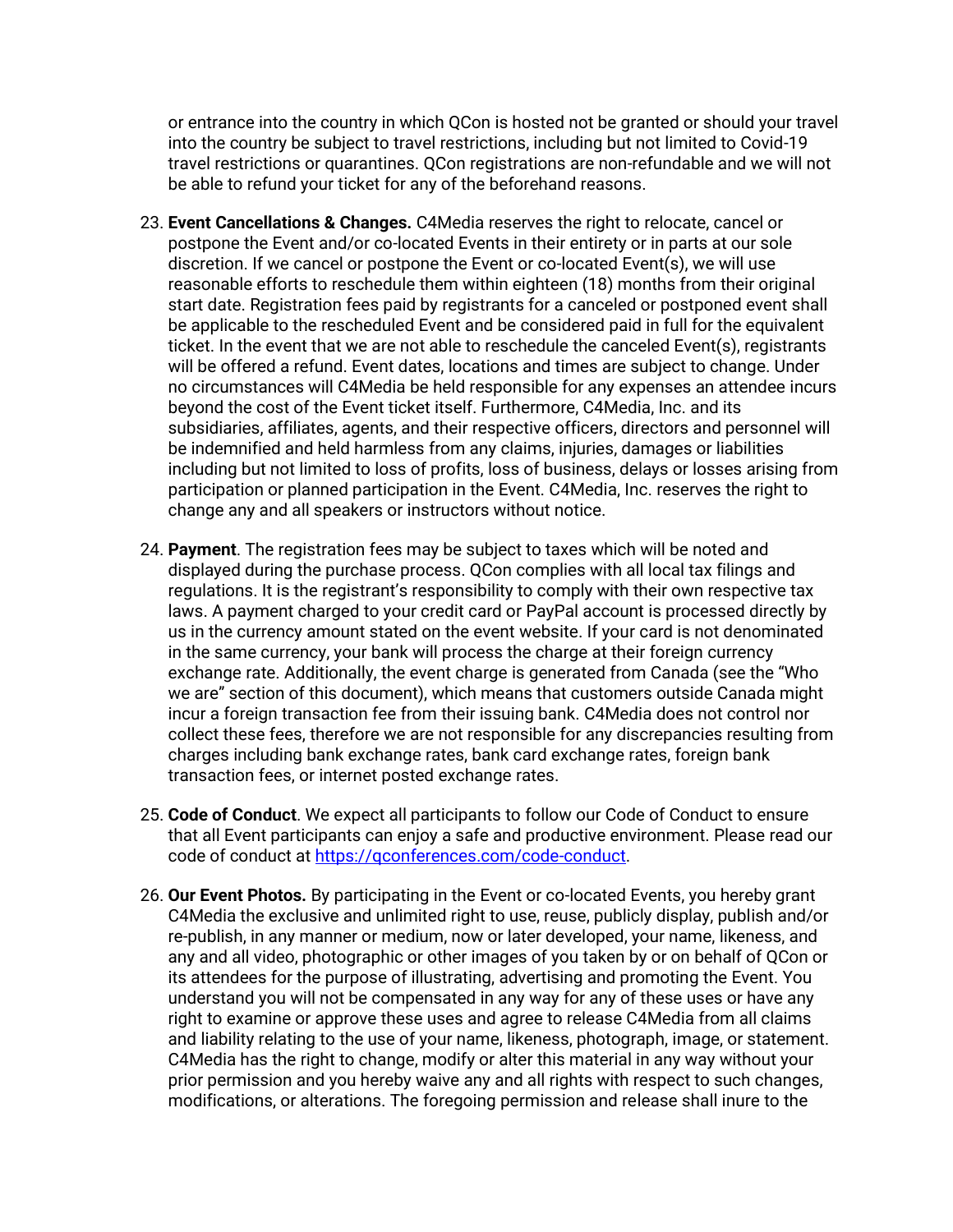benefit of the assigns, licensees, and legal representatives of C4Media. If you wish to opt out of this policy, please contact our staff at the Event to be issued a differentcolored lanyard, so we can respect your preference.

- 27. **Your Event Photos.** If you like, you may take your own still-photos/screenshots during the Event and share them on social media. You are not permitted to record or otherwise make your own video of any session. Conference participants violating this policy may be sanctioned or expelled from the Event without a refund at the discretion of the conference organizers. If you take still photos or screenshots and post them on social media, please do not post material that violates or infringes another's rights, including but not limited to privacy, publicity, or intellectual property rights, or that constitutes infringement. At no point shall C4Media be held liable for any perceived damages as a result of Event attendees violating this policy. C4Media, Inc. and its affiliates, subsidiaries, agents, and their respective directors, officers and personnel will be indemnified and held harmless from any claims, damages, liabilities, or losses arising from any such claims.
- 28. **Individual Video Access.** C4Media may offer attendees access to videos of presentations after the Event. These videos are meant for personal viewing by Event attendees only and downloading of the videos is not permitted. C4Media reserves the right to block any user's account who does not adhere to these rules.
- 29. **Use of Internet / WIFI.** All participants agree to use the conference-provided internet/WIFI only for purposes that are permitted by law. Participants acknowledge that they understand that their use of the internet will be over an open and unsecured network and the safety and privacy of communications and transactions cannot be guaranteed.
- 30. **Participant's Own Opinion.** C4Media does not endorse any opinions, statements, recommendations or presentations made by speakers, sponsors, attendees, guests, or other participants of the Event or co-located Events. Any such statements shall be interpreted solely as the opinion of the individual and not the opinion of C4Media. At no point shall C4Media be held liable for any real or perceived damages as a result of a statement (verbal or written) made related to an Event. Furthermore, C4Media, Inc. and its affiliates, agents, subsidiaries and their respective directors, officers and personnel will be indemnified and held harmless from any claims, damages, liabilities, or losses arising from statements or expressions of opinion made by any participant of the Event. However, if statements made by an attendee (including speakers, sponsors, or attendees of any kind) violate our Code of Conduct, we request that our staff be immediately notified so that this can be addressed and necessary steps can be taken per our policy.
- 31. **Liability**. C4Media assumes no responsibility or liability for any loss or damage which arises as a result of a participant's use of the software platforms, facilities, venue, catering, services or similar provided at the Event, or for any use of or reliance on any statement made or content displayed on our website or presented as part of the Event. C4Media will not be liable for any loss of profits, loss of business, business interruption, or loss of business opportunity, or similar loss, or for any delays caused by such an occurrence.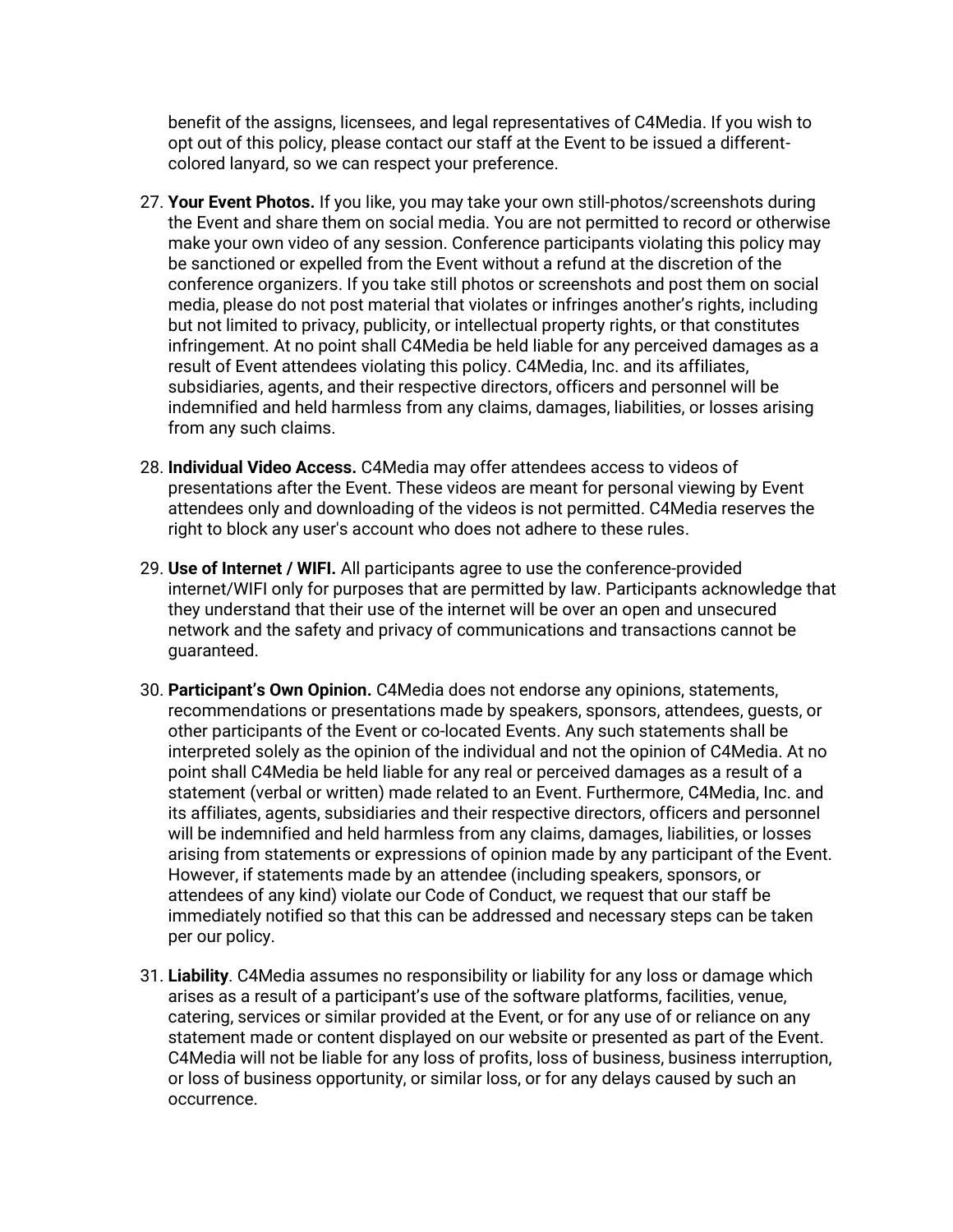- 32. **Theft & Loss.** C4Media will not be responsible for loss or theft of any physical property of any kind during in-person Events or co-located Events.
- 33. **Legal Drinking Age, Alcohol, Marijuana and Other Drugs.** C4Media will not assume any responsibility or liability for underage alcohol consumption or the effects or dangers of alcohol, legal drugs or illegal drugs. Anyone attending this Event or co-located Events releases C4Media and its affiliates, agents, subsidiaries and their respective directors, officers and personnel from any and all claims that may arise out of alcohol or drug consumption before, during or after the Event, co-located Events, or the travel to/from the Event or co-located Events.
- 34. **No Firearms or Weapons.** QCon does not permit attendees to carry any type of firearms inside the Event venue, regardless of whether you have a concealed weapons permit. In addition, any other type of weapon is also prohibited, which includes but is not limited to knives, swords, ammunition, explosives, dangerous chemicals or similar items. Any violation of this policy will result in your immediate dismissal from the Event without a refund.
- 35. **Food Allergies.** Severe food allergies must be brought to the attention of the conference staff prior to registering to attend any in-person Event. C4Media staff will attempt to accommodate such allergies as is reasonably possible. C4Media will not assume any responsibility to accommodate food allergies that have not been fully communicated to us within a reasonable time in advance of the Event. At no point shall C4Media be held liable for any damages as a result of food allergies. Attendees with food allergies attend the Event and/or co-located Events at their own risk. Furthermore, C4Media, Inc. and its affiliates, agents, subsidiaries and their respective directors, officers and personnel shall be held harmless and indemnified from any claims, damages, liabilities, or losses arising from allergies or side-effects caused by food or drink exposure or consumption by any participant during the Event.
- 36. **Copyrights & Trademarks.** Product and brand names remain the registered trademarks of the respective companies. QCon is a private event of C4Media, and C4Media holds all trademarks and copyrights for the content of the conferences and Events. No use of the QCon or C4Media trademarks is permitted without our prior written approval.
- 37. **Privacy**. Our privacy notice tells you what to expect when registering for QCon or its colocated Events and how we collect, use and share personal information. It explains how we use your personal data and your rights in relation to that data. The privacy notice covers various brands operated by C4 Media, Inc. Read the full privacy notice at <https://qconferences.com/privacy-notice>
- 38. **Governing Law**. These terms are governed by the laws of Ontario, Canada.
- 39. **Arbitration**. Any dispute, controversy, or claim arising out of or relating to these terms, including any question regarding its existence, interpretation, validity, breach, or termination of the business relationship created by it shall be referred to and finally resolved by arbitration before the International Centre for Dispute Resolution ("ICDR") or the International Chamber of Commerce ("ICC"). That arbitration and all pre-arbitration matters shall be in the English language, and shall be governed by Canadian law, and